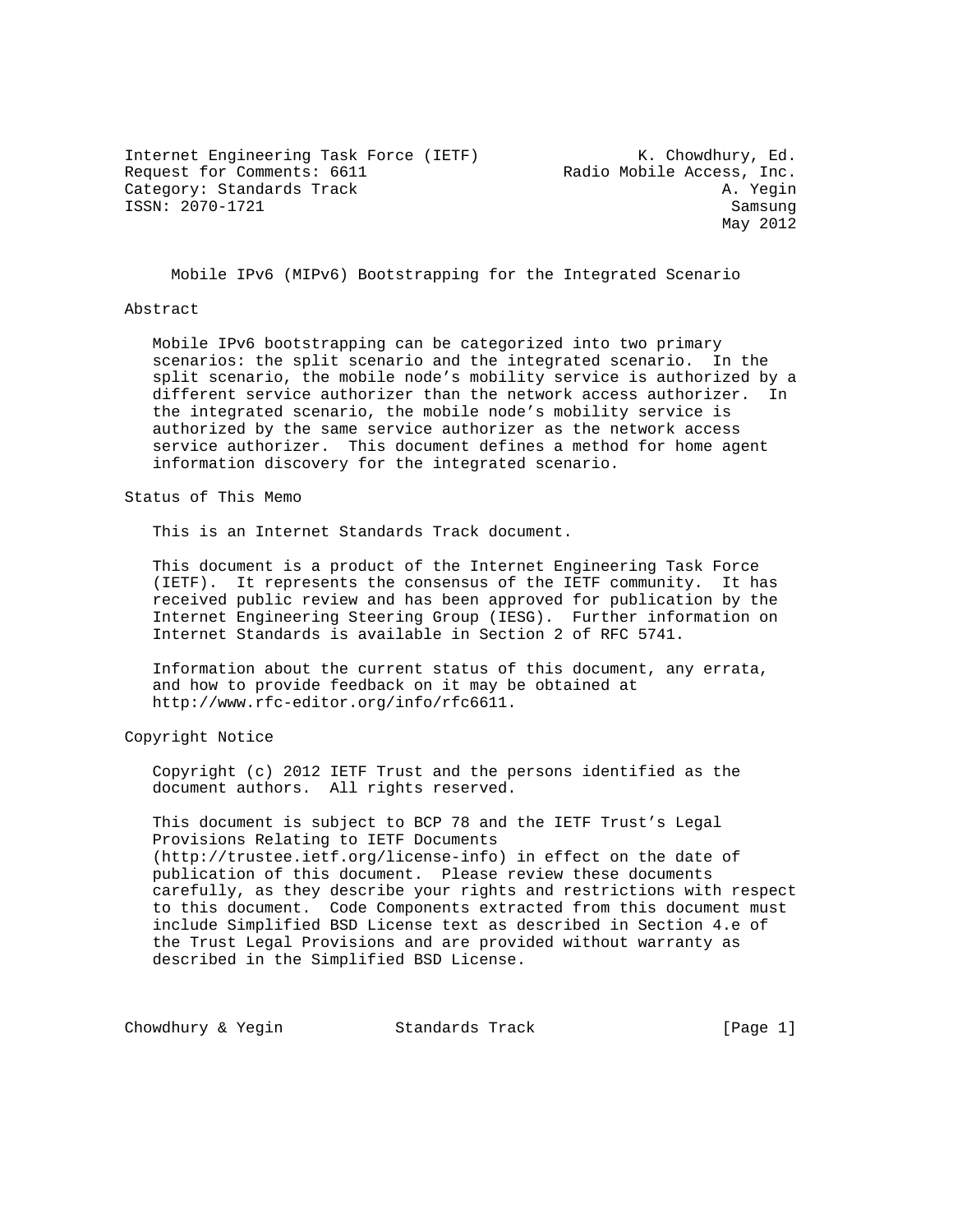This document may contain material from IETF Documents or IETF Contributions published or made publicly available before November 10, 2008. The person(s) controlling the copyright in some of this material may not have granted the IETF Trust the right to allow modifications of such material outside the IETF Standards Process. Without obtaining an adequate license from the person(s) controlling the copyright in such materials, this document may not be modified outside the IETF Standards Process, and derivative works of it may not be created outside the IETF Standards Process, except to format it for publication as an RFC or to translate it into languages other than English.

# Table of Contents

| $\overline{3}$ . |                                                       |
|------------------|-------------------------------------------------------|
|                  |                                                       |
|                  | 4.1. Logical View of the Integrated Scenario 5        |
|                  |                                                       |
|                  |                                                       |
|                  |                                                       |
|                  | 4.3. Bootstrapping Message Sequence: Fallback Case 10 |
|                  | 4.4. HoA and IKEv2 SA Bootstrapping in the Integrated |
|                  |                                                       |
|                  |                                                       |
|                  |                                                       |
|                  |                                                       |
|                  |                                                       |
|                  |                                                       |
|                  |                                                       |

### 1. Introduction and Scope

 The Mobile IPv6 protocol [RFC6275] requires the mobile node to have the following information:

- o the Home Address (HoA),
- o the home agent address, and
- o the cryptographic materials for establishing an IPsec security association with the home agent.

Chowdhury & Yegin Standards Track [Page 2]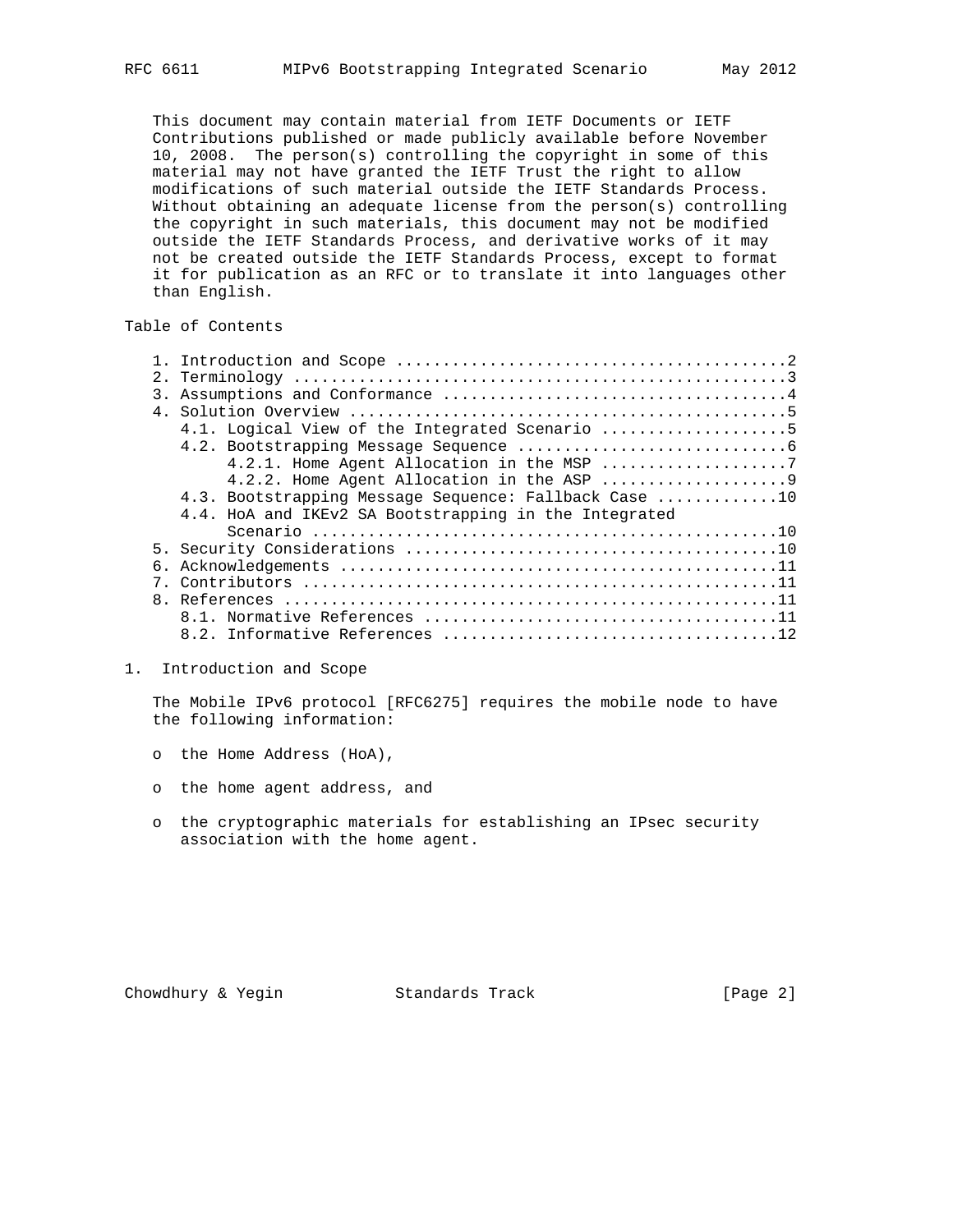The cryptographic materials need to be established prior to initiating the registration process. The mechanism via which the mobile node obtains this information is called "Mobile IPv6 bootstrapping". In order to allow a flexible deployment model for Mobile IPv6, it is desirable to define a bootstrapping mechanism for the mobile node to acquire these parameters dynamically. [RFC4640] describes the problem statement for Mobile IPv6 bootstrapping. It also defines the bootstrapping scenarios based on the relationship between the entity that authenticates and authorizes the mobile node for network access (i.e., the Access Service Authorizer, ASA) and the entity that authenticates and authorizes the mobile node for mobility service (i.e., the Mobility Service Authorizer, MSA). The scenario in which the Access Service Authorizer is not the Mobility Service Authorizer is called the "split" scenario. The bootstrapping solution for the split scenario is defined in [RFC5026]. The scenario in which the Access Service Authorizer is also the Mobility Service Authorizer is called the "integrated" scenario. This document defines a bootstrapping solution for the integrated scenario.

 [RFC5026] identifies four different components of the bootstrapping problem: home agent address discovery, HoA assignment, IPsec Security Association [RFC4301] setup, and Authentication and Authorization with the MSA. This document defines a mechanism for home agent address discovery. The other components of bootstrapping are as per [RFC5026].

 In the integrated scenario, the bootstrapping of the home agent information can be achieved via DHCPv6. This document defines the MIPv6 bootstrapping procedures for the integrated scenario. It enables home agent assignment in the integrated scenario by utilizing DHCP and Authentication, Authorization, and Accounting (AAA) protocols. The specification utilizes DHCP and AAA options and attribute-value pairs (AVPs) that are defined in [RFC6610] and [RFC5447]. This document specifies the interworking among Mobile Node (MN), Network Access Server (NAS), DHCP, and AAA entities for the bootstrapping procedure in the integrated scenario.

## 2. Terminology

 The key words "MUST", "MUST NOT", "REQUIRED", "SHALL", "SHALL NOT", "SHOULD", "SHOULD NOT", "RECOMMENDED", "MAY", and "OPTIONAL" in this document are to be interpreted as described in [RFC2119].

Chowdhury & Yegin Standards Track [Page 3]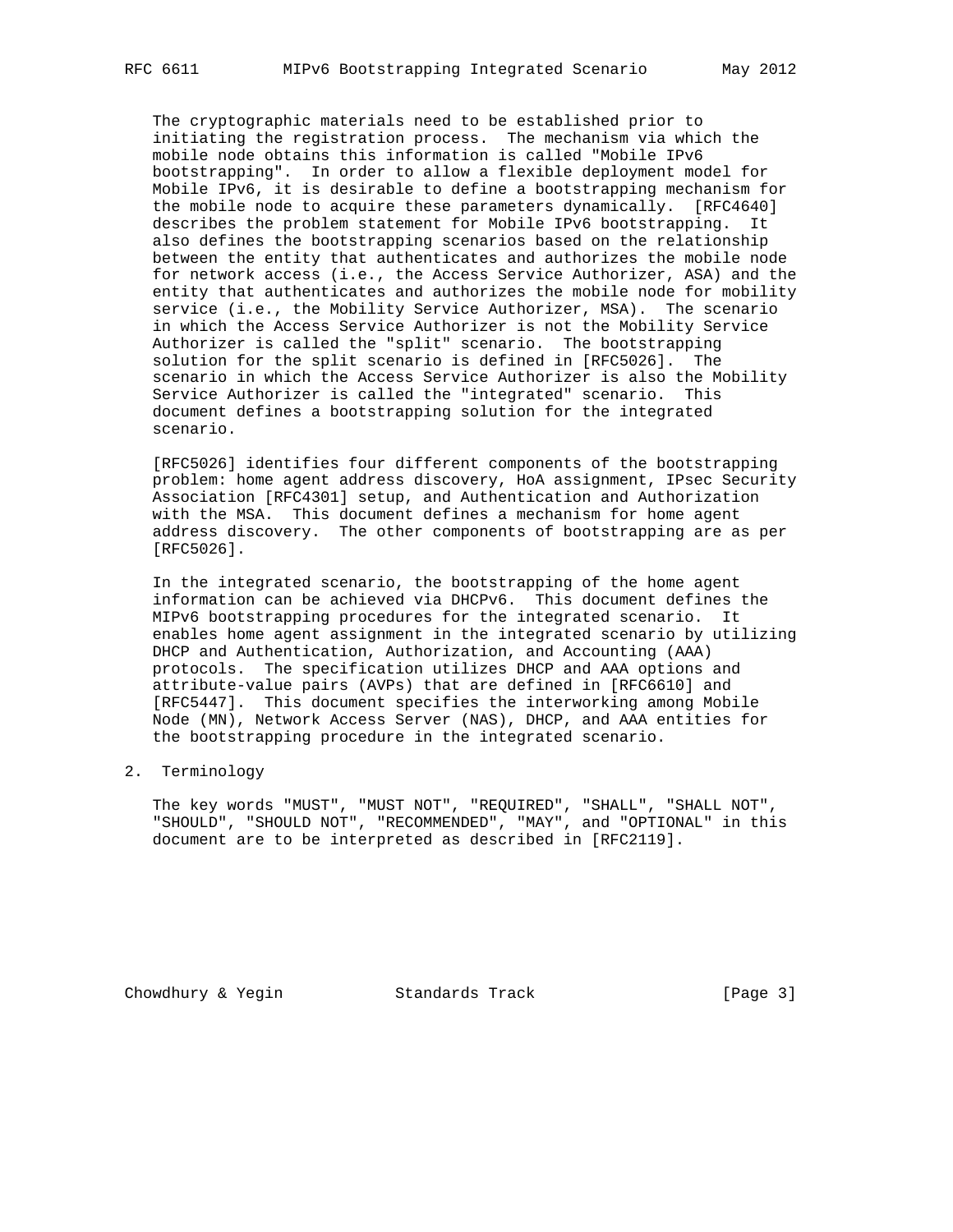General mobility terminology can be found in [RFC3753]. The following additional terms, as defined in [RFC4640], are used in this document:

 Access Service Authorizer (ASA): A network operator that authenticates a mobile node and establishes the mobile node's authorization to receive Internet service.

 Access Service Provider (ASP): A network operator that provides direct IP packet forwarding to and from the mobile node.

 Mobility Service Authorizer (MSA): A service provider that authorizes Mobile IPv6 service.

 Mobility Service Provider (MSP): A service provider that provides Mobile IPv6 service. An MSP is called a "home MSP" when MSP == MSA. In this document, the term MSP means a Mobility Service Provider that has a roaming relationship with the MSA but it is not the MSA.

 Split Scenario: A scenario where the mobility service and the network access service are authorized by different entities.

 Integrated Scenario: A scenario where the mobility service and the network access service are authorized by the same entity.

3. Assumptions and Conformance

The following assumptions are made in this document:

- $(a)$  MSA == ASA.
- (b) MSA and MSP have a roaming relationship.
- (c) DHCP relay and NAS are either co-located or there is a mechanism to transfer received AAA information from the NAS to the DHCP relay.

 Note: If assignment of a home agent in the home MSP is not required by a deployment, co-location of the NAS and the DHCP relay functions or a mechanism to transfer received AAA information from the NAS to the DHCP relay won't be necessary. In such a case, only the implementation of the options and procedures defined in [RFC6610] should suffice.

 (d) The NAS shall support MIPv6-specific AAA attributes as specified in [RFC5447].

Chowdhury & Yegin Standards Track [Page 4]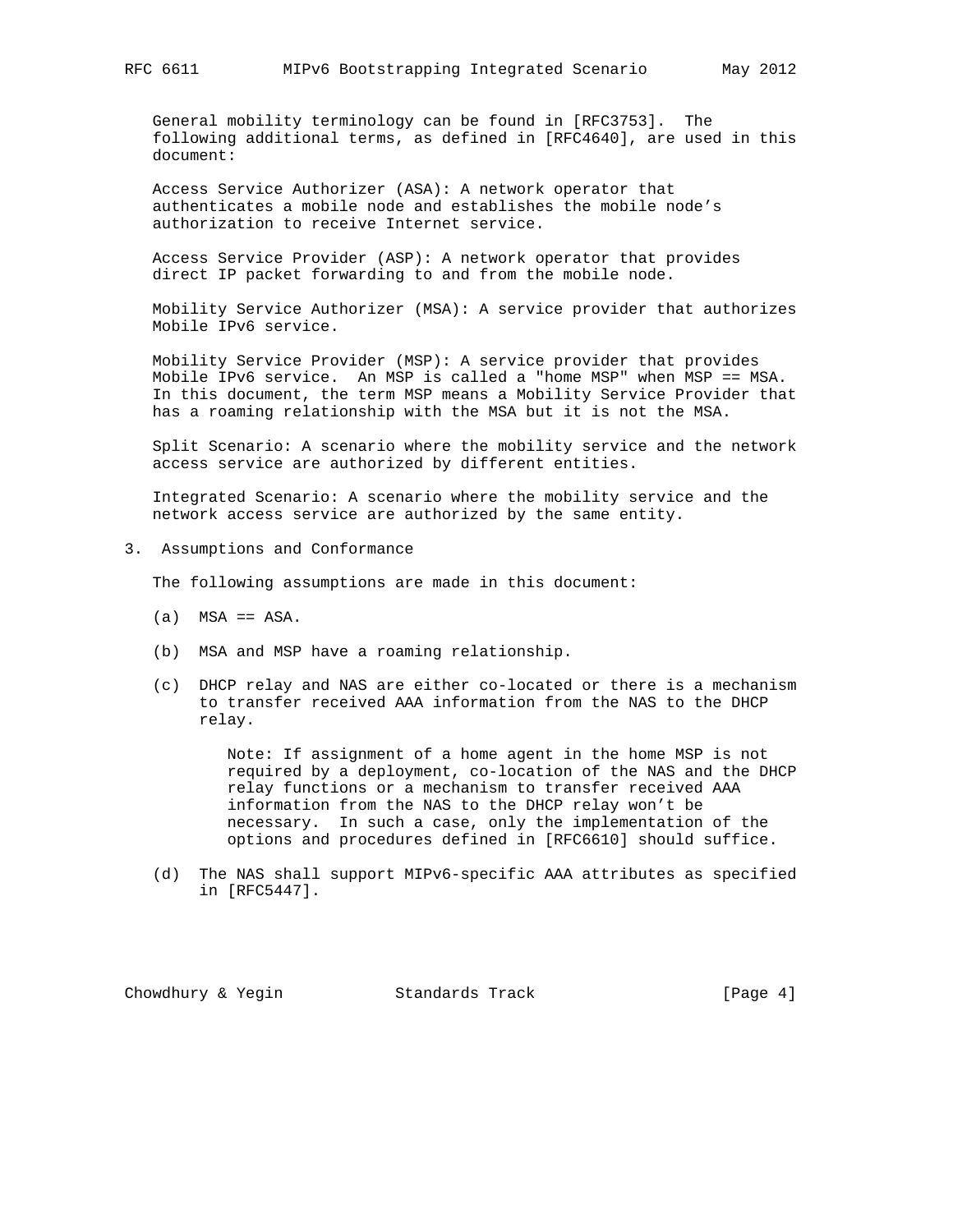(e) The AAA server in the home domain (AAAH) used for network access authentication (ASA) has access to the same database as the AAAH used for the mobility service authentication (MSA).

 If home agent assignment is required only in the ASP by the deployment, a minimal implementation of this specification MAY only support the delivery of information from the DHCP server to the DHCP client through [RFC6610]. However, if home agent assignment in the MSP is required by the deployment, an implementation conforming to this specification SHALL be able to transfer the information received from the AAA server to the NAS, and from the NAS to the DHCP relay function. This can be achieved either by co-locating the NAS and the DHCP relay functions or via an interface between these functions. The details of this interface are out of the scope of this specification.

- 4. Solution Overview
- 4.1. Logical View of the Integrated Scenario

 In the integrated scenario, the mobile node utilizes the network access authentication process to bootstrap Mobile IPv6. It is assumed that the access service authorizer is mobility service aware. This allows for Mobile IPv6 bootstrapping at the time of access authentication and authorization. Also, the mechanism defined in this document requires the NAS to support MIP6-specific AAA attributes and a co-located DHCP relay agent.

 Figure 1 shows the AAA infrastructure with a AAA client (NAS), a AAA proxy in the visited network (AAAV), and a AAA server in the home network (AAAH).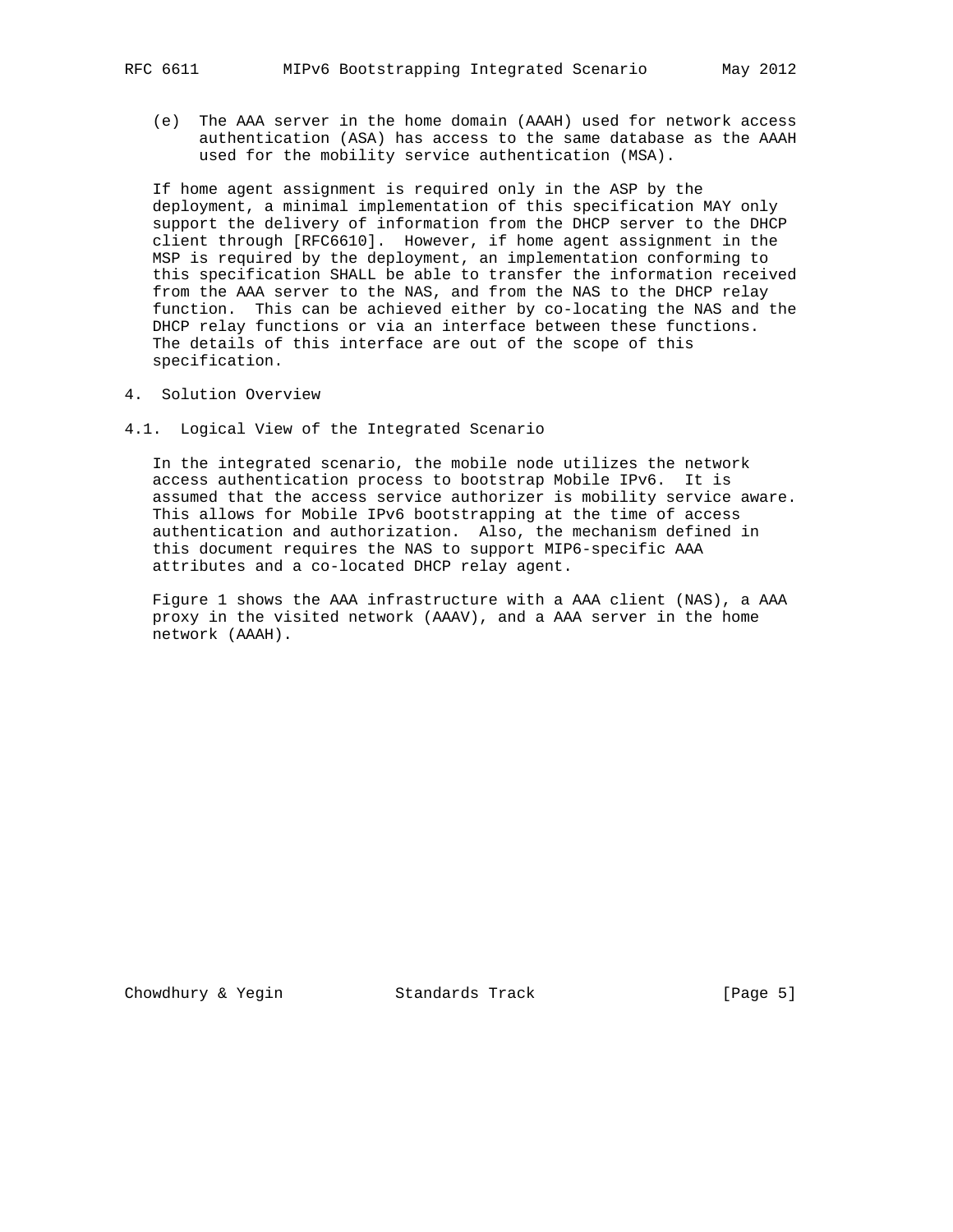

Figure 1: Integrated Scenario, Network Diagram with DHCP Server

 The user's home network authorizes the mobile node for network access and mobility services. Note that usage of a home agent with the mobile node might be selected in the access service provider's network or alternatively in the mobility service provider's network.

 The MSP may be co-located with the ASP, or the ASA/MSA, or independent of the two.

 The mobile node interacts with the DHCP server via the relay agent after the network access authentication as part of the mobile node configuration procedure.

## 4.2. Bootstrapping Message Sequence

 In this case, the mobile node is able to acquire the home agent address via a DHCPv6 query. In the integrated scenario, the ASA and the MSA are the same; it can be safely assumed that the AAAH used for network access authentication (ASA) has access to the same database as the AAAH used for the mobility service authentication (MSA). Hence, the same AAAH can authorize the mobile node for network access

Chowdhury & Yegin **Standards Track** [Page 6]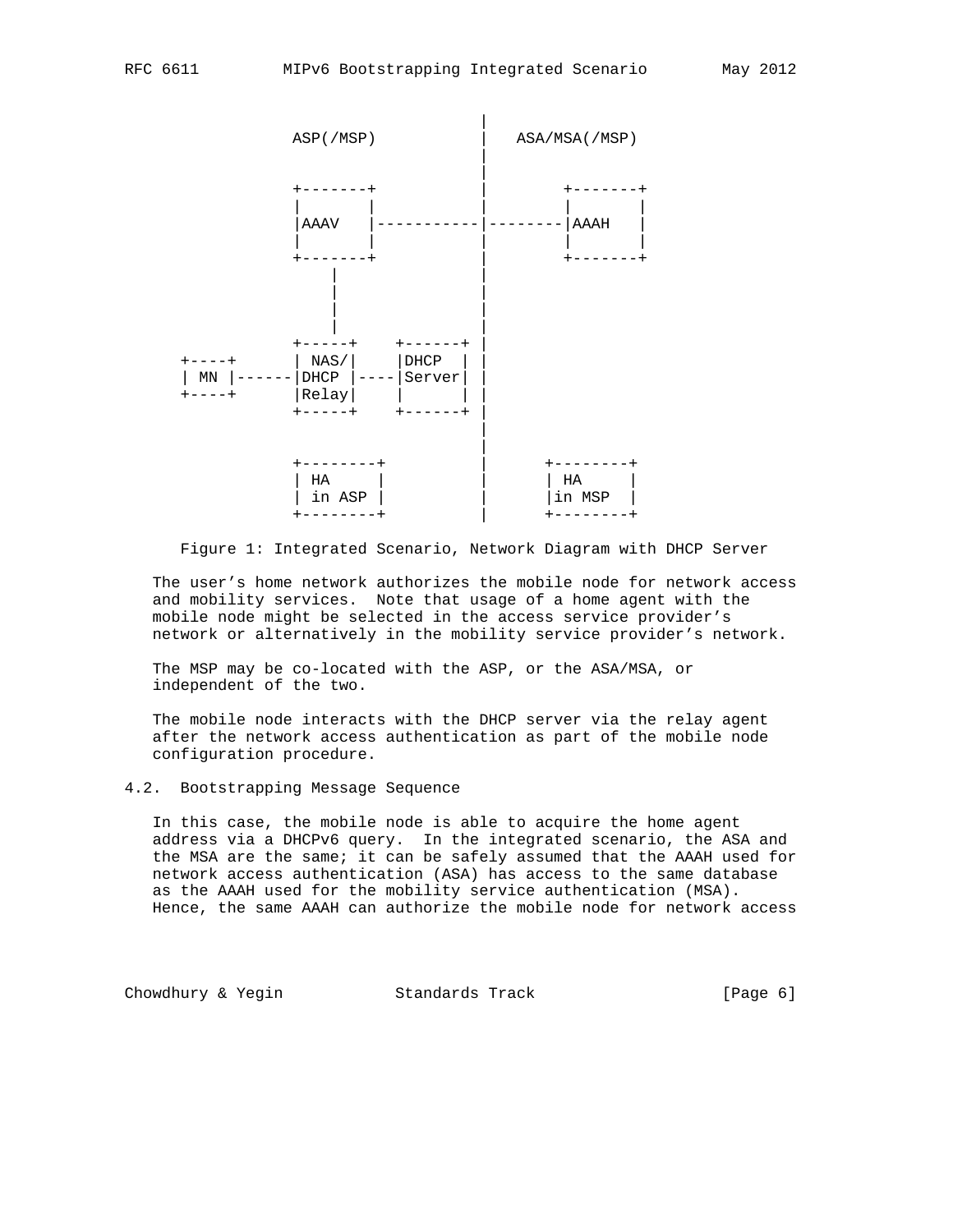and mobility service at the same time. When the MN performs Mobile IPv6 registration, the AAAH ensures that the MN is accessing the assigned home agent for that MSP.

 Figure 2 shows the message sequence for home agent allocation in both scenarios -- HA in the ASP (which is co-located with the MSP), or HA in an MSP that is separate from ASP and possibly from the ASA/MSA as well.



Figure 2: Message Sequence for Home Agent Allocation

## 4.2.1. Home Agent Allocation in the MSP

 This section describes a scenario where the home agent is allocated in the mobile node's MSP network(s) that is (are) not co-located with the ASP. In order to provide the mobile node with information about the assigned home agent, the AAAH conveys the assigned home agent's information to the NAS via a AAA protocol, e.g., [RFC5447].

 Figure 2 shows the message sequence for home agent allocation. In the scenario with HA in the MSP, the following details apply.

Chowdhury & Yegin **Standards Track** [Page 7]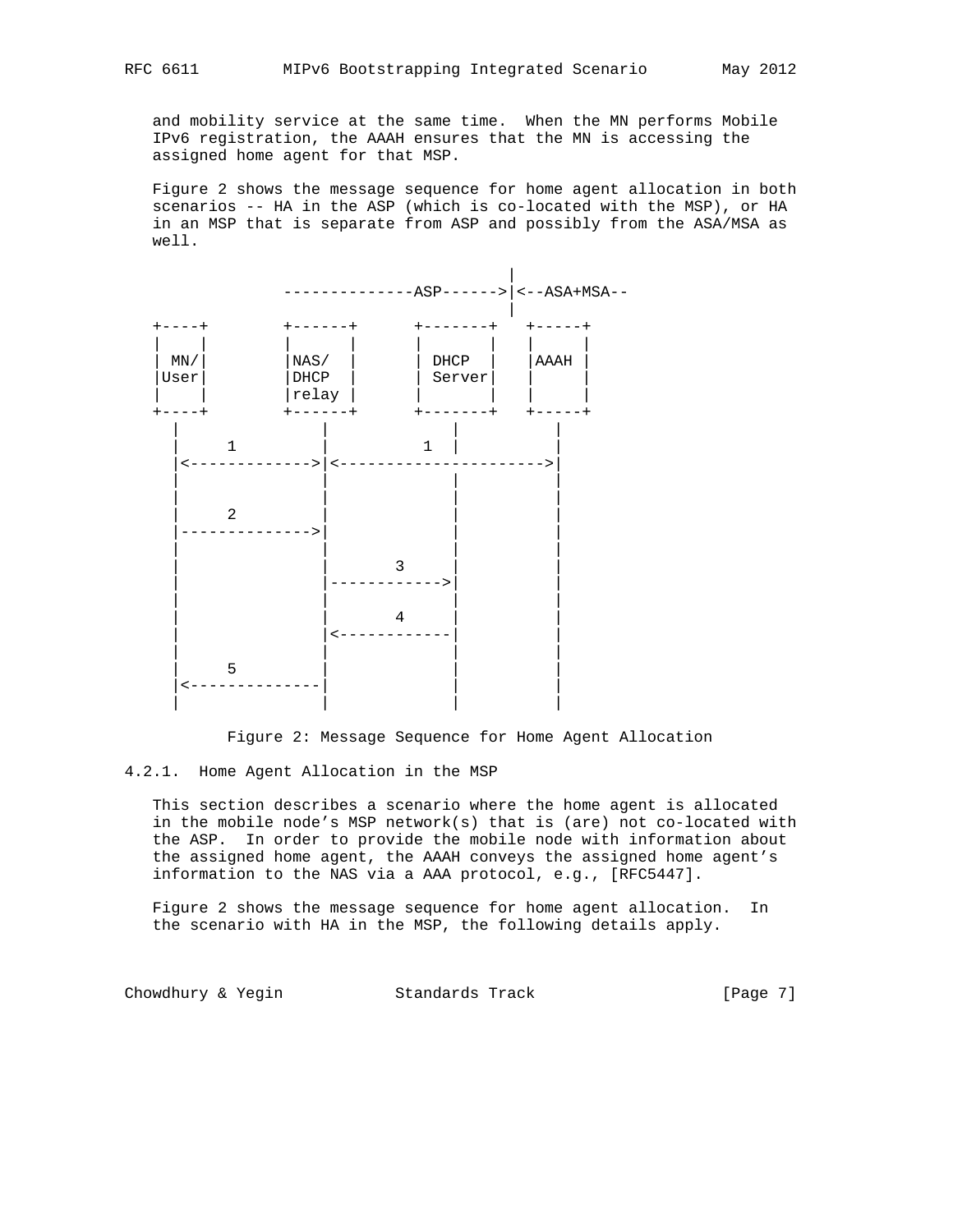- (1) The mobile node executes the network access authentication procedure (e.g., IEEE 802.11i/802.1X), and it interacts with the NAS. The NAS is in the ASP, and it interacts with the AAAH, which is in the ASA/MSA, to authenticate the mobile node. In the process of authorizing the mobile node, the AAAH verifies in the AAA profile that the mobile node is allowed to use the Mobile IPv6 service. The AAAH assigns a home agent in the home MSP, and it assigns one or more home agents in other authorized MSPs and returns this information to the NAS. The NAS may keep the received information for a configurable duration, or it may keep the information for as long as the MN is connected to the NAS.
- (2) The mobile node sends a DHCPv6 Information-request message [RFC3315] to the All\_DHCP\_Relay\_Agents\_and\_Servers multicast address. In this message, the mobile node (DHCP client) SHALL include the following:
	- \* the Option Code for the Visited Home Network Information option [RFC6610] in the OPTION\_ORO.
	- \* Client Home Network ID FQDN option identifying the MSP.
	- \* the OPTION\_CLIENTID to identify itself to the DHCP server
- (3) The relay agent intercepts the Information Request from the mobile node and forwards it to the DHCP server. The relay agent also includes the received home agent information from the AAAH in the Relay-Supplied Options option [RFC6610]. If a NAS implementation does not store the received information as long as the MN's session remains in the ASP, and if the MN delays sending a DHCP request, the NAS/DHCP relay does not include the Relay-Supplied Options option in the Relay Forward message.
- (4) The DHCP server:
	- \* identifies the client by looking at the DHCP Unique Identifier (DUID) for the client in the OPTION\_CLIENTID.
	- \* determines that the mobile node is requesting home agent information in the MSP by looking at the Home Network ID FQDN option.
	- \* determines that the home agent is allocated by the AAAH by looking at the Relay-Supplied Options option.

Chowdhury & Yegin Standards Track [Page 8]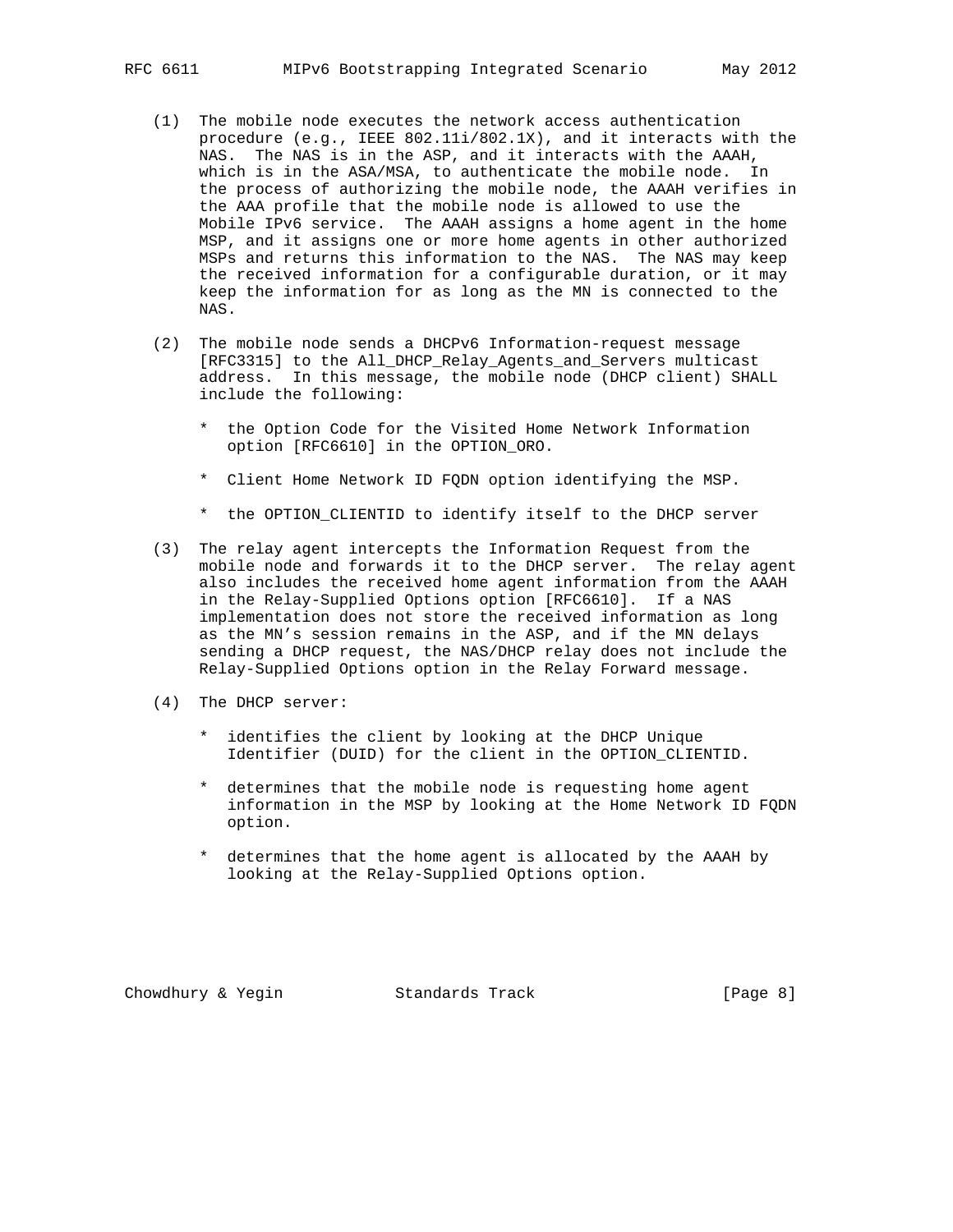- \* extracts the allocated home agent information from the Relay- Supplied Options option and includes it in the Identified Home Network Information option [RFC6610] in the Reply Message. If the requested information is not available in the DHCP server, it follows the behavior described in [RFC6610].
- (5) The relay agent relays the Reply Message from the DHCP server to the mobile node. At this point, the mobile node has the home agent information that it requested.
- 4.2.2. Home Agent Allocation in the ASP

 This section describes a scenario where the mobile node requests home agent allocation in the ASP by setting the id-type field to zero in the Home Network Identifier Option [RFC6610] in the DHCPv6 request message. In this scenario, the ASP becomes the MSP for the duration of the network access authentication session.

 Figure 2 shows the message sequence for home agent allocation. In the scenario with HA in the ASP, the following details apply.

- (1) The mobile node executes the network access authentication procedure (e.g., IEEE 802.11i/802.1X) and interacts with the NAS. The NAS is in the ASP, and it interacts with the AAAH, which is in the ASA/MSA, to authenticate the mobile node. In the process of authorizing the mobile node, the AAAH verifies in the AAA profile that the mobile node is allowed to use the Mobile IPv6 services. The AAAH assigns a home agent in the home MSP, and it assigns one or more home agents in other authorized MSPs and returns this information to the NAS. Note that the AAAH is not aware of the fact that the mobile node prefers a home agent allocation in the ASP. Therefore, the assigned home agent may not be used by the mobile node. This leaves the location of the mobility anchor point decision to the mobile node.
- (2) The mobile node sends a DHCPv6 Information Request message [RFC3315] to the All\_DHCP\_Relay\_Agents\_and\_Servers multicast address. In this message, the mobile node (DHCP client) SHALL include the following:
	- \* the Option Code for the Home Network Identifier Option [RFC6610] in the OPTION\_ORO.
	- \* the OPTION\_CLIENTID to identify itself to the DHCP server.

Chowdhury & Yegin Standards Track [Page 9]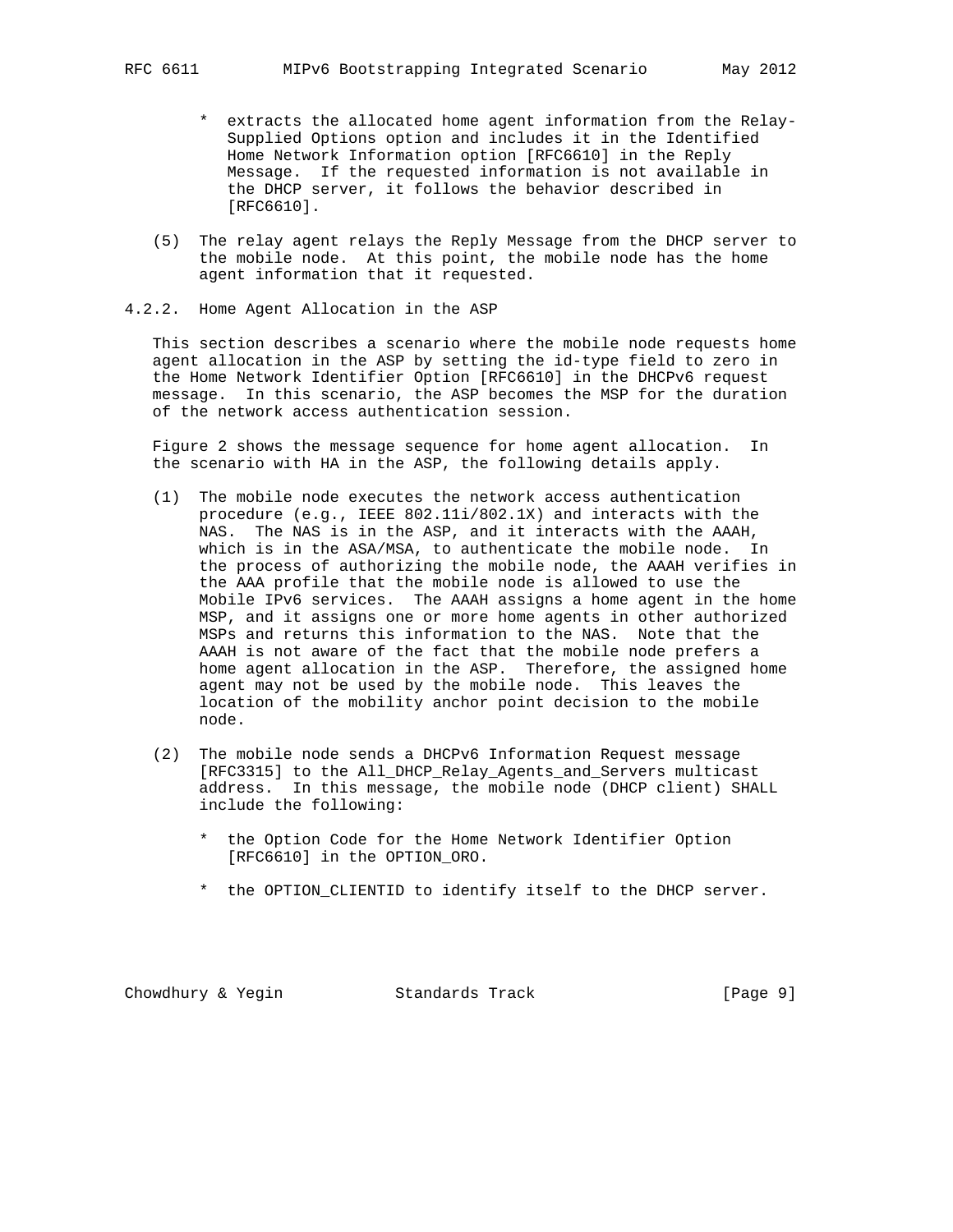- - (3) The relay agent (which is the NAS) intercepts the Information Request from the mobile node and forwards it to the DHCP server. The relay agent also includes the received AAA AVP from the AAAH in the Relay-Supplied Options option [RFC6610].
	- (4) The DHCP server identifies the client by looking at the DUID for the client in the OPTION\_CLIENTID. The DHCP server also determines that the mobile node is requesting home agent information in the ASP by looking at the Visited Home Network Information option. If configured to do so, the DHCP server allocates a home agent from its configured list of home agents and includes it in the Visited Home Network Information Option [RFC6610] in the Reply Message. Note that in this case, the DHCP server does not use the received information in the Relay- Supplied Options option.
	- (5) The relay agent relays the Reply Message from the DHCP server to the mobile node. At this point, the mobile node has the home agent information that it requested.
- 4.3. Bootstrapping Message Sequence: Fallback Case

 In the fallback case, the mobile node is not able to acquire the home agent information via DHCPv6. The mobile node MAY perform DNS queries to discover the home agent address as defined in [RFC5026]. To perform DNS-based home agent discovery, the mobile node needs to know the DNS server address. The details of how the MN is configured with the DNS server address are outside the scope of this document.

4.4. HoA and IKEv2 SA Bootstrapping in the Integrated Scenario

 In the integrated scenario, the HoA, IPsec Security Association setup, and Authentication and Authorization with the MSA are bootstrapped via the same mechanism as described in the bootstrapping solution for the split scenario [RFC5026].

5. Security Considerations

 The transport of the assigned home agent information via the AAA infrastructure (i.e., from the AAA server to the AAA client) to the NAS may only be integrity protected as per standard Diameter or other AAA protocol security mechanisms. No additional security considerations are imposed by the usage of this document. The security mechanisms provided by [RFC3588] are applicable for this purpose. This document does not introduce any new security issues to Mobile IPv6.

Chowdhury & Yegin Standards Track [Page 10]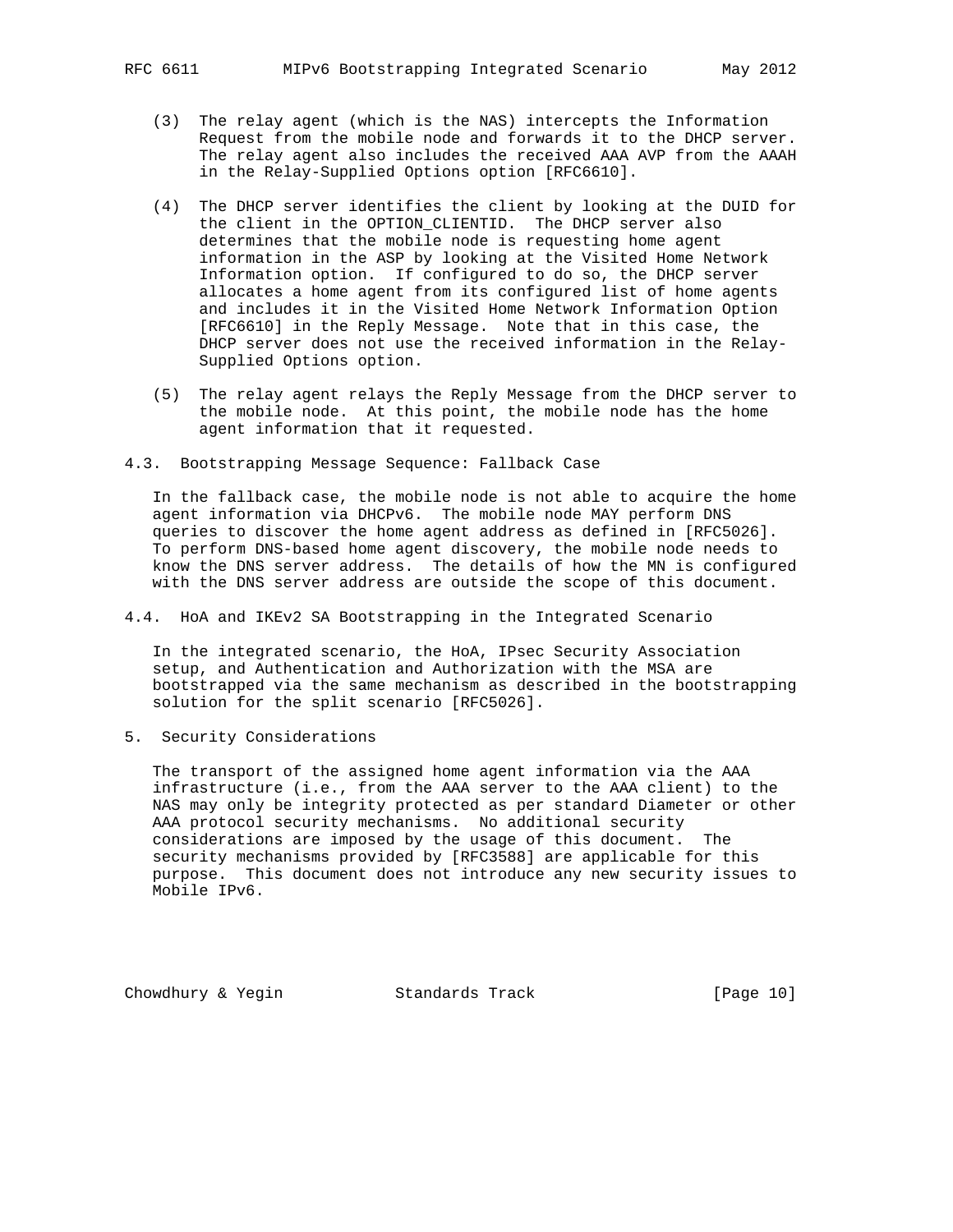#### 6. Acknowledgements

 The authors would like to thank Kilian Weniger, Vidya Narayanan, and George Tsirtsis for their review and comments. Thanks to Alfred Hoenes for thorough review and valuable suggestions to improve the readability of the document.

7. Contributors

 This contribution is a joint effort of the bootstrapping solution design team of the MEXT WG. The contributors include Jari Arkko, Julien Bournelle, Kuntal Chowdhury, Vijay Devarapalli, Gopal Dommety, Gerardo Giaretta, Junghoon Jee, James Kempf, Alpesh Patel, Basavaraj Patil, Hannes Tschofenig, and Alper Yegin.

 The design team members can be reached at the following email addresses:

| Jari Arkko        | jari.arkko@kolumbus.fi              |
|-------------------|-------------------------------------|
| Julien Bournelle  | julien.bournelle@orange-ftgroup.com |
| Kuntal Chowdhury  | kc@radiomobiles.com                 |
| Vijay Devarapalli | Vijay.Devarapalli@AzaireNet.com     |
| Gopal Dommety     | dommety@yahoo.com                   |
| Gerardo Giaretta  | qerardoq@qualcomm.com               |
| Junghoon Jee      | jhjee@etri.re.kr                    |
| James Kempf       | kempf@docomolabs-usa.com            |
| Alpesh Patel      | alpesh@cisco.com                    |
| Basavaraj Patil   | basavaraj.patil@nsn.com             |
| Hannes Tschofenig | hannes.tschofenig@nsn.com           |
| Alper Yegin       | alper.yegin@yegin.org               |
|                   |                                     |

#### 8. References

- 8.1. Normative References
	- [RFC2119] Bradner, S., "Key words for use in RFCs to Indicate Requirement Levels", BCP 14, RFC 2119, March 1997.
	- [RFC3315] Droms, R., Bound, J., Volz, B., Lemon, T., Perkins, C., and M. Carney, "Dynamic Host Configuration Protocol for IPv6 (DHCPv6)", RFC 3315, July 2003.
	- [RFC3588] Calhoun, P., Loughney, J., Guttman, E., Zorn, G., and J. Arkko, "Diameter Base Protocol", RFC 3588, September 2003.

Chowdhury & Yegin Standards Track [Page 11]